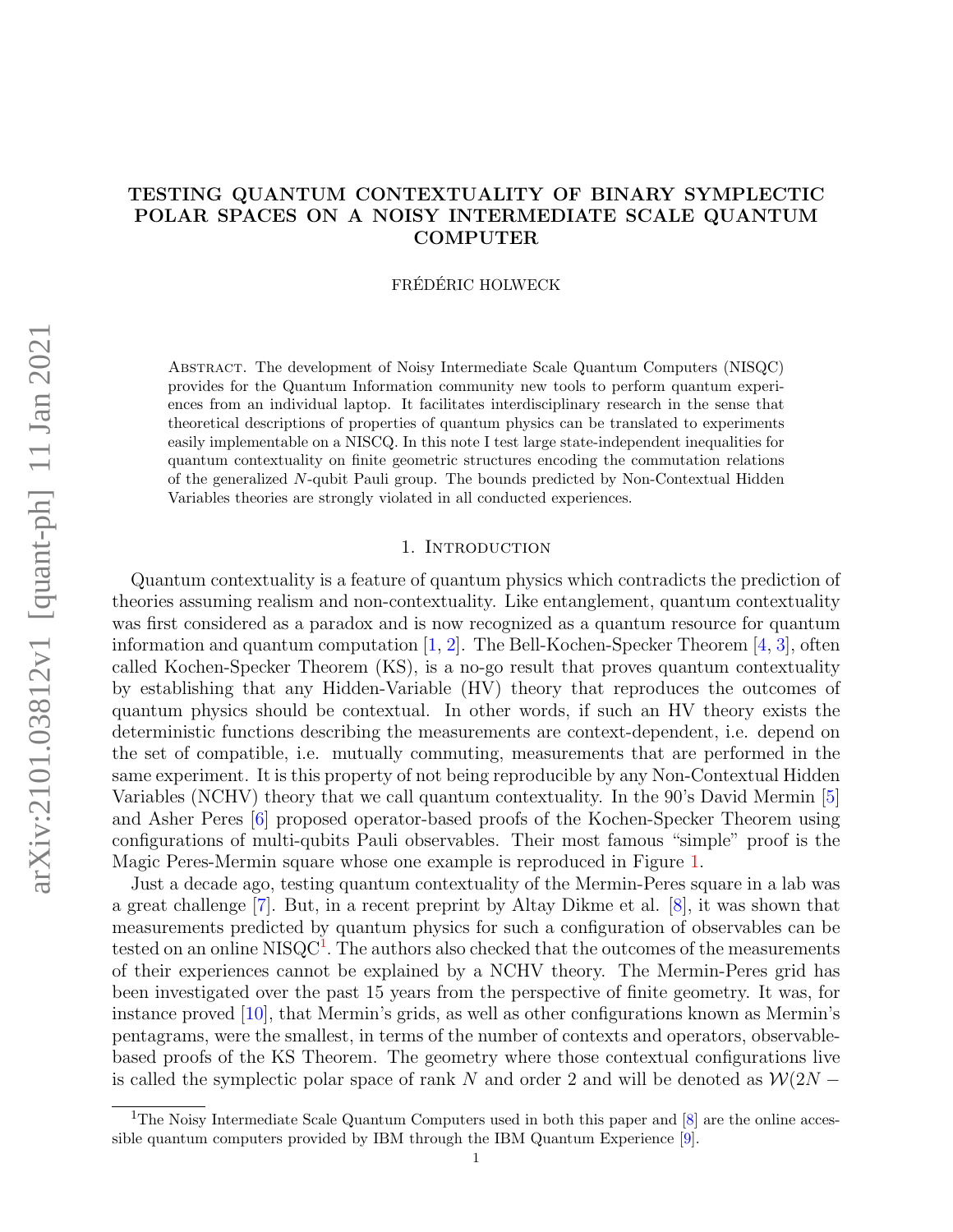

<span id="page-1-0"></span>Figure 1. A Mermin-Peres magic square: Each node of the grid corresponds to a two-qubit Pauli observable with eigenvalues  $\pm 1$ . We use the shorthanded notation  $A \otimes B \simeq AB$  where  $A, B$  are Pauli matrices from  $\{I, X, Y, Z\}$ . Each line/row is a context, i.e. a set of mutually commuting operators. The product of three observables of a context (row/line) is  $\pm I_4$  as indicated by the signs. Because there is an odd number of negative lines (here one) it is straightforward to check that there is no context-independent function f which can assign  $\pm 1$ to each node and satisfy also the sign constrains.

1, 2). The correspondence between sets of mutually commuting N-qubit Pauli operators and totally isotropic subspaces of the symplectic polar space was established in [\[11,](#page-10-10) [12,](#page-10-11) [13\]](#page-10-12). This correspondence has been proved to be useful to describe quantum contextuality [\[14\]](#page-10-13), MUBs [\[15\]](#page-10-14), symmetries of black-hole entropy formulas [\[16\]](#page-10-15) (as part of the black-hole/qubits correspondence) and other topics connecting quantum physics, error-correcting codes and space-time geometry [\[17\]](#page-10-16). It turns out that  $W(2N-1, 2)$  is also useful to define robust quantum contextual inequalities [\[18\]](#page-10-17) and the purpose of this article is to test quantum contextuality on a NISQC based on the inequalities built from  $W(3, 2)$  and  $W(5, 2)$ .

In Section [2,](#page-1-1) I recall the geometric construction of the symplectic polar space of rank N and order 2 that encodes the commutation relations of the generalized N-qubit Pauli group. In Section [3,](#page-5-0) I present the results obtained on the IBM Quantum Experience when measuring one-dimensional contexts of  $\mathcal{W}(2N-1,2)$  for  $N=2,3$ . The results violate strongly the inequalities proposed by Adán Cabello [\[18\]](#page-10-17) for testing quantum contextuality, i.e. detecting sets of measurements which contradict all NCHV theories. Finally, Section [4](#page-9-0) is dedicated to concluding remarks.

### 2. The symplectic polar space of rank N and order 2

<span id="page-1-1"></span>I recall in this section the correspondence between sets of mutually commuting N-qubit Pauli operators and totally isotropic subspaces of the symplectic polar space of rank N and order 2,  $W(2N-1,2)$  [\[11,](#page-10-10) [12,](#page-10-11) [13\]](#page-10-12). Let us denote by  $\mathcal{P}_N \subset GL_{2^N}(\mathbb{C})$  the N-qubit Pauli group. Elements of  $P_N$  are operators  $\mathcal O$  such that

<span id="page-1-2"></span>
$$
\mathcal{O} = sA_1 \otimes A_2 \cdots \otimes A_N, \text{ with } s \in \{\pm 1, \pm i\} \text{ and } A_i \in \{I, X, Y, Z\},\tag{1}
$$

with  $X, Y, Z$  being the usual Pauli matrices and I the identity matrix.

$$
X = \begin{pmatrix} 0 & 1 \\ 1 & 0 \end{pmatrix}, Y = \begin{pmatrix} 0 & -i \\ i & 0 \end{pmatrix}, \text{ and } Z = \begin{pmatrix} 1 & 0 \\ 0 & -1 \end{pmatrix}.
$$
 (2)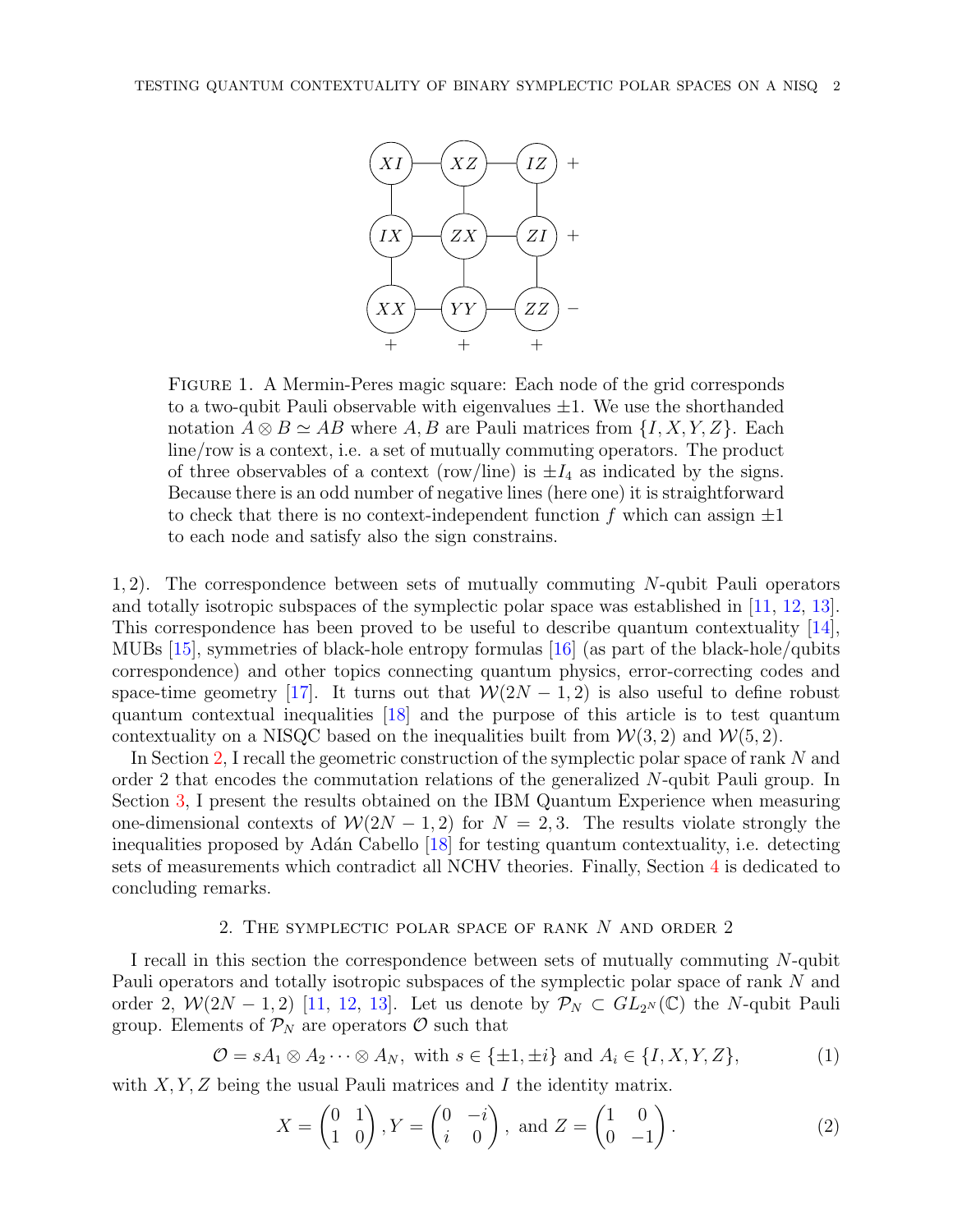Like in Figure [1,](#page-1-0) one will shorthand the notation of Eq. [\(1\)](#page-1-2) to  $\mathcal{O} = sA_1A_2 \dots A_N$ . Also recall that the Pauli matrices  $\{I, X, Y, Z\}$  can be expressed in terms of the matrix product of  $Z$  and  $X$  as:

$$
I = Z^{0}.X^{0} \leftrightarrow (0,0) \qquad X = Z^{0}.X \leftrightarrow (0,1)
$$
  
\n
$$
Y = iZ^{1}.X^{1} \leftrightarrow (1,1) \quad Z = Z^{1}.X^{0} \leftrightarrow (1,0),
$$
  
\n(3)

where "." is the usual matrix multiplication. Thus Eq.  $(1)$  can be expressed as:

$$
\mathcal{O} = s(Z^{\mu_1} \cdot X^{\nu_1}) (Z^{\mu_2} \cdot X^{\nu_2}) \dots (Z^{\mu_N} \cdot X^{\nu_N}) \text{ with } s \in \{\pm 1, \pm i\}, \mu_i, \nu_j \in \{0, 1\}. \tag{4}
$$

This leads to the following surjective map:

<span id="page-2-0"></span>
$$
\pi: \left\{ \begin{array}{ccc} \mathcal{P}_N & \rightarrow & \mathbb{F}_2^{2N} \\ \mathcal{O} = s(Z^{\mu_1} \cdot X^{\nu_1}) (Z^{\mu_2} \cdot X^{\nu_2}) \dots (Z^{\mu_n} \cdot X^{\nu_n}) & \mapsto & (\mu_1, \mu_2, \dots, \mu_N, \nu_1, \nu_2, \dots, \nu_N). \end{array} \right. \tag{5}
$$

The center of  $\mathcal{P}_N$  is  $C(\mathcal{P}_N) = {\pm I_N, \pm iI_N}.$  Thus,  $\mathcal{P}_N/C(\mathcal{P}_N)$  is an Abelian group isomorphic to the additive group  $\mathbb{F}_2^{2N}$ , where  $\mathbb{F}_2 = \{0,1\}$  is the two-elements field. Indeed, the surjective map given by Eq. [\(5\)](#page-2-0) factors to the isomorphism  $\mathcal{P}_N / C(\mathcal{P}_N) \simeq \mathbb{F}_2^{2N}$ .

Finally, considering the  $(2N-1)$ -dimensional projective space over  $\mathbb{F}_2$ ,  $PG(2N-1, 2)$  =  $\mathbb{P}(\mathbb{F}_2^N)$ , one obtains a correspondence between non-trivial N-qubit observables, up to a phase  $\{\pm 1, \pm i\}$ , and points in the projective space  $PG(2N-1, 2)$ .

$$
\underline{\pi}: \left\{ \begin{array}{ccc} \mathcal{P}_N/C(\mathcal{P}_N) & \to & PG(2N-1,2) \\ \overline{\mathcal{O}} = s(Z^{\mu_1}.X^{\nu_1})(Z^{\mu_2}.X^{\nu_2}) \dots (Z^{\mu_N}.X^{\nu_N}) & \mapsto & [\mu_1: \mu_2: \dots: \mu_N: \nu_1: \nu_2: \dots: \nu_N]. \end{array} \right. \tag{6}
$$

The first correspondence does not say anything about commutation relations in  $\mathcal{P}_N$ . To recover these commutation relations, one needs to add an extra structure. Let us denote by  $\mathcal{O} = s(Z^{\mu_1}.X^{\nu_1})(Z_2^{\mu_2})$  $\mathcal{L}^{(\mu)}_2$ .  $X^{\nu}$  ...  $(Z^{\mu}N \cdot X^{\nu}N)$  and  $\mathcal{O}' = s'(Z^{\mu'_1} \cdot X^{\nu'_1})(Z^{\mu'_2} \cdot X^{\nu'_2}) \dots (Z^{\mu'_N} \cdot X^{\nu'_N})$  two representatives of the classes  $\overline{\mathcal{O}}$  and  $\overline{\mathcal{O}}'$ . The classes will commute iff  $\mathcal{O} \cdot \mathcal{O}' = \mathcal{O}' \cdot \mathcal{O}$ . But a straightforward calculation shows that

$$
\mathcal{O}.\mathcal{O}' = ss'(-1)^{\sum_{i} \nu_{i} \mu'_{i}} (Z^{\mu_{1} + \mu'_{1}} \cdot X^{\nu_{1} + \nu'_{1}}) (Z^{\mu_{2} + \mu'_{2}} \cdot X^{\nu_{2} + \nu'_{2}}) \cdots (Z^{\mu_{N} + \mu'_{N}} \cdot X^{\nu_{N} + \nu'_{N}})
$$
(7)

and,

$$
\mathcal{O}'.\mathcal{O}=ss'(-1)^{\sum_i \nu'_i\mu_i} (Z^{\mu_1+\mu'_1}.X^{\nu_1+\nu'_1}) (Z^{\mu_2+\mu'_2}.X^{\nu_2+\nu'_2})\dots (Z^{\mu_N+\mu'_N}.X^{\nu_N+\nu'_N}).
$$
 (8)

Therefore the classes  $\mathcal{O}$  and  $\mathcal{O}'$  commute iff  $\sum_{i=1}^{N} \mu_i \nu'_i + \mu'_i \nu_i = 0$ .

Let us define on  $PG(2N-1, 2)$  the sympletic form:

$$
\langle p, q \rangle = \sum_{i=1}^{N} p_i q_{N+i} + p_{N+i} q_i,
$$
\n(9)

with  $p = [p_1 : \cdots : p_{2N}]$  and  $q = [q_1 : \cdots : q_N]$ . We can now state the definition of the symplectic polar space of rank N and order 2:.

**Definition [2](#page-2-1).1.** The space of totally isotropic subspaces<sup>2</sup> of  $PG(2N-1, 2)$  for a nondegenerate symplectic form  $\langle , \rangle$  is called the symplectic polar space of rank N and order 2 and is denoted by  $W(2N-1, 2)$ .

<span id="page-2-1"></span><sup>&</sup>lt;sup>2</sup>A totally isotropic subspace is a linear space of  $PG(2N-1, 2)$  on which the symplectic form vanishes identically.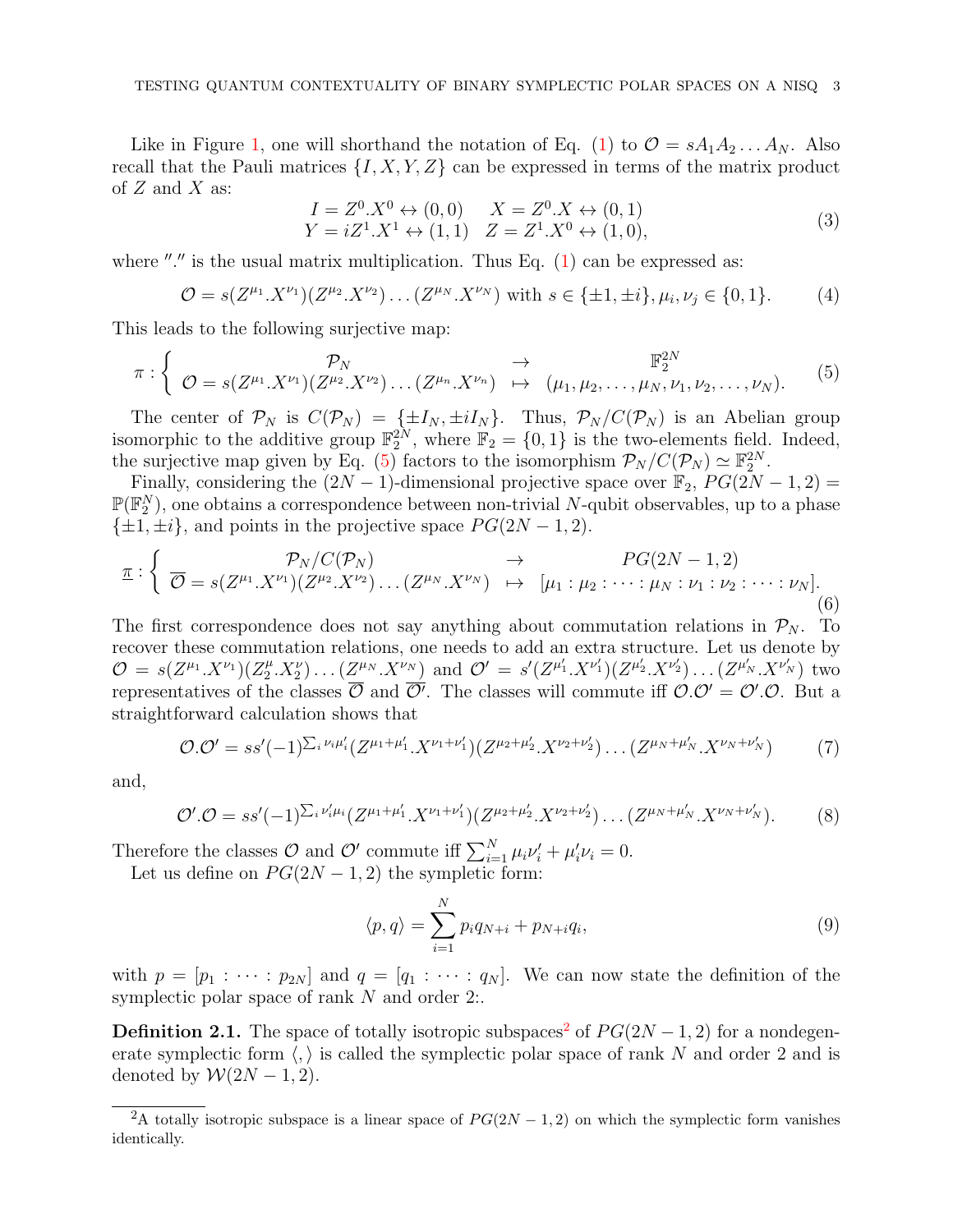From the previous discussion it is clear that points of  $W(2N-1, 2)$  are in correspondence with non-trivial N-qubit Pauli operators and linear subspaces of  $\mathcal{W}(2N-1, 2)$  are sets of mutually commuting operators in  $\mathcal{P}_N$  (i.e. contexts). For small values of N the geometry of  $W(2N-1, 2)$  has been studied in detail in [\[19,](#page-10-18) [20\]](#page-10-19). I recall some of their distinguished geometric features and their relations with quantum contextuality.

2.1. The doily,  $W(3, 2)$ , and its Mermin-Peres grids. For  $N = 2$  the symplectic polar space  $W(3, 2)$  comprises 15 points (two-qubit non-trivial observables) and 15 lines (contexts). The structure of  $W(3, 2)$ , with its points labelled by canonical  $(s = +1)$  representatives of  $\mathcal{P}_2$  is illustrated in Figure [2.](#page-3-0)



<span id="page-3-0"></span>FIGURE 2. The symplectic polar space  $W(3, 2)$ , aka the doily. As a pointline geometry, the doily is a 153-configuration, 15 lines, 15 points, 3 points per lines and 3 lines through each point. Out of 245 342 non-isomorphic 153 configurations,  $W(3, 2)$  is the only one that is triangle free.

Mermin-Peres magic squares live inside the doily as subgeometries [\[19\]](#page-10-18). More precisely they are geometric hyperplanes of the doily, i.e. subsets such that any line of the geometry is either fully contained in the subset, or intersects the subset at only one point. The Mermin-Peres magic square of Figure [1,](#page-1-0) embedded in  $W(3, 2)$ , is reproduced in Figure [3.](#page-4-0)

An alternative way of defining the Mermin-Peres squares as subgeometries of  $W(3, 2)$  is to consider hyperbolic quadrics. Consider a non-degenerate quadratic form defined by

<span id="page-3-1"></span>
$$
Q_0(x) = x_1 x_3 + x_2 x_4, \text{ with } x = [x_1 : x_2 : x_3 : x_4] \in \mathcal{W}(3, 2). \tag{10}
$$

Such a quadric is said to be hyperbolic,  $[21, 20]$  $[21, 20]$  $[21, 20]$ , and the zero locus of  $\mathcal{Q}_0$ , to be denoted by  $\mathcal{Q}_0^+(3,2)$ , comprises all 9 symmetric two-qubit observables, i.e. all operators with an even number of Y's. In other words  $\mathcal{Q}_0^+(3,2)$  is the Mermin-Peres square of Figure [1](#page-1-0) and [3.](#page-4-0) To obtain the remaining nine Mermin-Peres squares, one can look at the following hyperbolic quadrics:

<span id="page-3-2"></span>
$$
\mathcal{Q}_p^+(3,2) = \{x \in \mathcal{W}(3,2), \mathcal{Q}_p(x) := \mathcal{Q}_0(x) + \langle p, x \rangle = 0, \text{ with } \mathcal{Q}_0(p) = 0\}. \tag{11}
$$

In terms of operators,  $\mathcal{Q}_p^+(3,2)$  accommodates those two-qubit observables that are either symmetric and commute with  $\mathcal{O}_p$  or skew-symmetric and anti-commute with  $\mathcal{O}_p$ .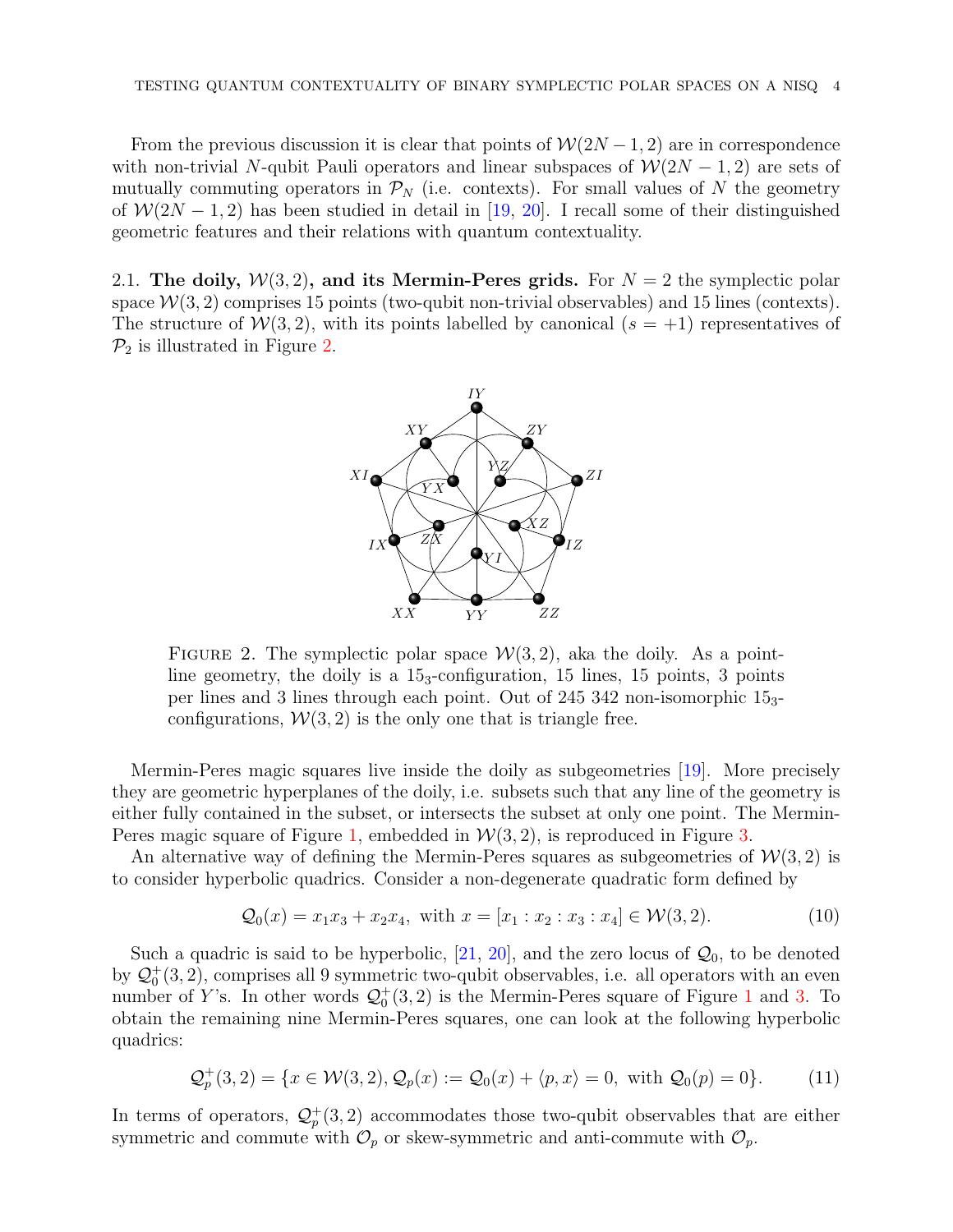

<span id="page-4-0"></span>FIGURE 3. A Mermin-Peres magic square sitting in  $\mathcal{W}(3, 2)$ : 9 more grids can be obtained from this canonical labeling. The fact that  $W(3, 2)$  is triangle-free implies that all grids furnish an operator-based proof of KS Theorem [\[10\]](#page-10-8).

2.2.  $W(5, 2)$  and its hyperbolic quadrics. For  $N = 3$  the symplectic polar space contains 63 points (non-trival three-qubit observables), 315 lines (1-dimensional linear contexts) and 135 Fano plane (2-dimensional linear contexts). An example of a three-qubit Fano plane of  $W(5, 2)$  is reproduced in Figure [4.](#page-5-1) Subgeometries of  $W(5, 2)$  have been studied in [\[20\]](#page-10-19) and a full description of the hyperplanes of  $W(2N-1, 2)$  has been carried out in [\[21\]](#page-10-20).

Hyperbolic quadrics, for instance, form one class of hyperplanes in  $W(5, 2)$  and their defini-tion is a straightforward generalization<sup>[3](#page-4-1)</sup> of Eq.  $(10)$  and Eq.  $(11)$ . The quadric corresponding to the symmetric three-qubit observables is

$$
\mathcal{Q}_0^+(5,2) = \{x \in \mathcal{W}(5,2), \mathcal{Q}_0(x) := x_1 x_4 + x_2 x_5 + x_3 x_6 = 0\}.
$$
\n(12)

35 additional quadrics can be defined as,

$$
\mathcal{Q}_p^+(5,2) = \{x \in \mathcal{W}(5,2), \mathcal{Q}_p(x) := \mathcal{Q}_0(x) + \langle p, x \rangle = 0, \text{ with } \mathcal{Q}_0(p) = 0\}. \tag{13}
$$

A hyperbolic quadric in  $W(5, 2)$  consists of 35 points, 105 lines and 15 Fano planes. A combinatorial description of the hyperbolic quadrics is provided in [\[22\]](#page-10-21). It is, for example, known that the 35 points of  $\mathcal{Q}_p^+(5,2)$  splits into  $15+20$  where the first set forms a doily inside  $\mathcal{Q}_p^+(5,2)$  while the 20 off-doily points make ten complementary pairs. Through each point of the the pair pass nine lines and those nine lines intersect the doily in a grid (same grid for two points of the same pair). One, therefore, has a partition of the 105 lines of a hyperbolic quadric into  $90 = 9 \times 10$  off-doily lines (the 9 lines from the 10 pairs of points) plus 15 lines of the doily. Those geometric properties will be useful in the next section to discuss the conditions that can be satisfied by a NCHV theory for the configuration given by  $Q_0^+(5, 2)$ .

Remark 2.2. Small contextual configurations can be found in  $W(5, 2)$  including, as already mentioned, copies of Mermin-Peres squares but also Mermin's pentagrams (configurations featuring 10 observables and 5 contexts). It has been proved that there are 12096 distinguished Mermin's pentagrams in  $W(5, 2)$  [\[23,](#page-10-22) [24\]](#page-10-23). This number is remarkably equal ot the order of the automorphism group of the smallest Split Cayley hexagon, a notable  $63<sub>3</sub>$ 

<span id="page-4-1"></span><sup>&</sup>lt;sup>3</sup>The generalization is in fact, also straightforward for the general N, see [\[21\]](#page-10-20).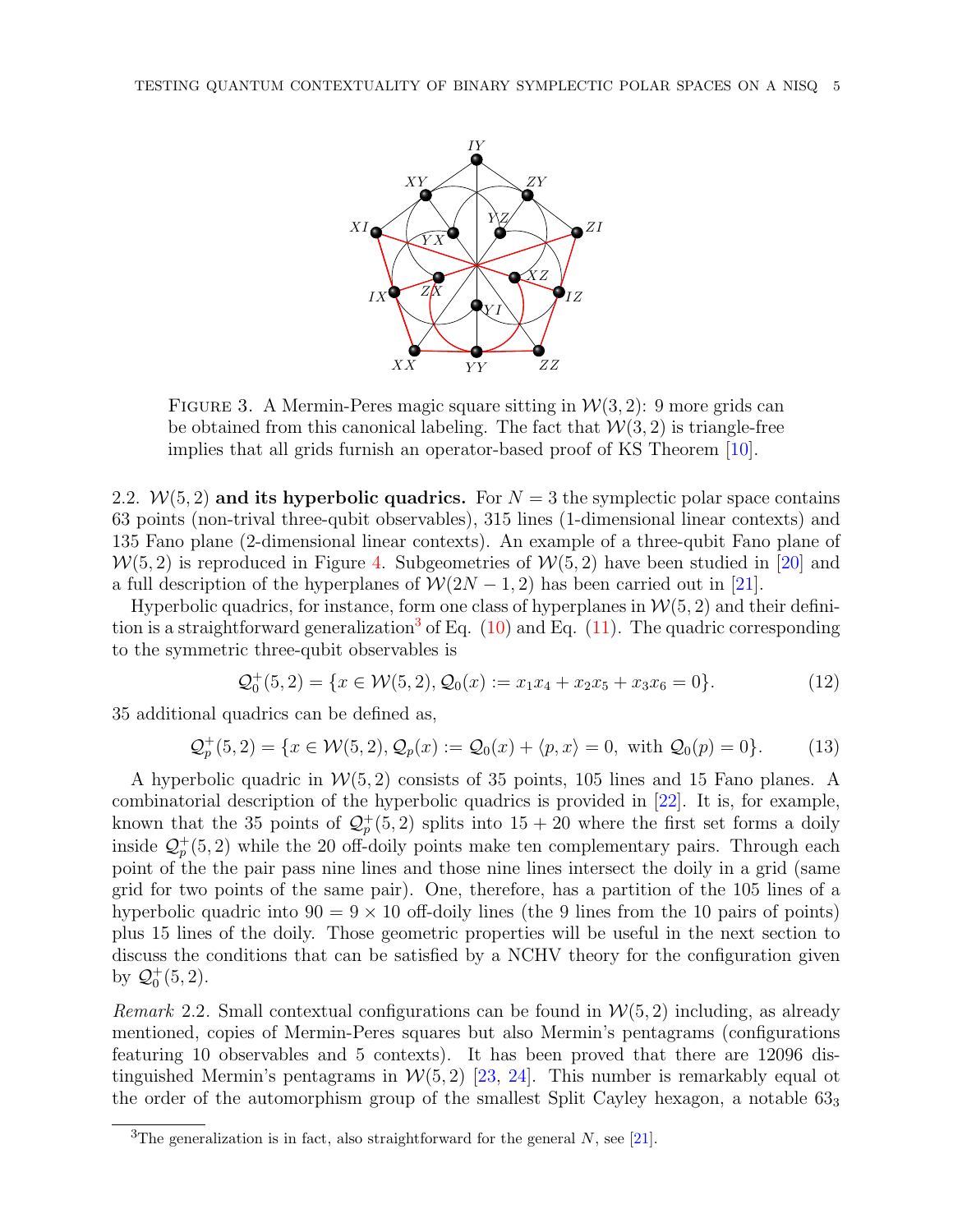configuration that can be embedded into  $W(5, 2)$  (see the conclusion and [\[23,](#page-10-22) [16\]](#page-10-15) for more details).



<span id="page-5-1"></span>FIGURE 4. An example of Fano plane in  $W(5, 2)$ . This Fano plane is a negative context in the sense that the product of all opertators gives  $-I_8$ . It contains seven one-dimensional linear contexts (the lines). The three lines meeting at YYY are negative.

## <span id="page-5-0"></span>3. MEASURING THE CONTEXTUALITY OF  $W(2N-1, 2)$  with the IBM QUANTUM **EXPERIENCE**

3.1. Macroscopic state-independent inequalities. Let us consider a subgeometry  $\mathcal G$  of  $W(2N-1, 2)$ , i.e. a set of points (N-qubit observables) and lines (contexts made of three observables). The inequalities, built from  $\mathcal{G}$ , that we tested on the IBM Quantum Experience are of the following form:

<span id="page-5-2"></span>
$$
\chi_{\mathcal{G}} = \sum_{i=1}^{S} \langle C_i \rangle - \sum_{i=S+1}^{M} \langle C'_i \rangle \le b_{\mathcal{G}},\tag{14}
$$

where  $\langle C_i \rangle$  denotes the mean value of the product of three observables measured sequentially on the same positive context (i.e. a positive line of  $G$ ) while  $\langle C_i' \rangle$  denotes the mean value of the product of the three observables measured sequentially on a negative context (i.e. a negative line) of  $\mathcal G$ . The configuration is, therefore, made of M-contexts with S positive ones and  $M - S$  negative ones.

The upper bound  $b_{\mathcal{G}}$  takes different values if we assume that the results of the measurements can be explained by a NCHV theory or if we consider the prediction of Quantum Mechanics (QM). More precisely, we have, as shown in [\[18\]](#page-10-17):

$$
b_{\mathcal{G}}^{NCHV} = 2P - M \t b_{\mathcal{G}}^{QM} = M,\t(15)
$$

where  $P$  is the maximum number of predictions that can be satisfied by a NCHV theory. Clearly  $P \geq S$  as it is always possible to assign  $+1$  to all possible observables as a predefinite value and all positive constrains will be satisfied.

The Mermin-Peres square configurations,  $\mathcal{Q}_p^+(3,2)$ , can be used to provide symple ex-amples of inequalities of type given by Eq. [\(14\)](#page-5-2). In this case one has  $b_{\alpha+\alpha}^{NCHV}$  $\frac{NCHV}{\mathcal{Q}_p^+(3,2)} = 4$  and  $b_{\Omega^+}^{QM}$  $\mathcal{Q}_{p}^{M}$  = 6. In [\[8\]](#page-10-7) it is  $\chi_{\mathcal{Q}_{p}^{+}(3,2)}$  for  $p = XX$  that was tested on the IBM Quantum Experience and the comparison that the authors make of their experimental results to a general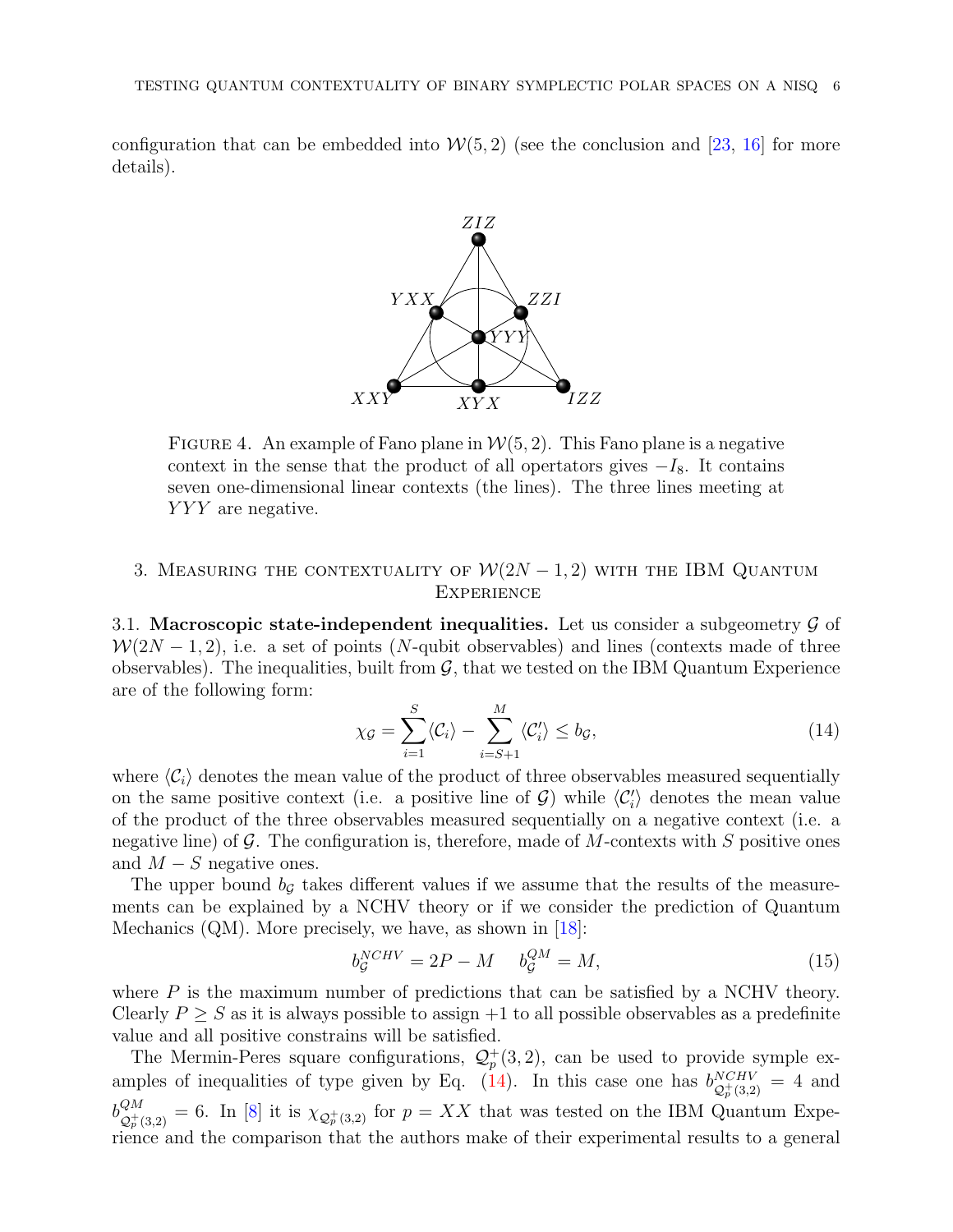mixture of results obtained from a NCHV theory is equivalent to comparing their measured value of  $\chi_{\mathcal{O}^+}^{\text{exp}}$  $\varphi_{p}^{\text{exp}}(3,2)}$  with  $b_{\mathcal{Q}_{p}^{+}(3,2)}^{NCHV}$  $\mathcal{Q}_p^+(3,2)$ .

Adán Cabello studied in  $[18]$  the robustness of Eq.  $(14)$  in order to find inequalities that would overperform the ones produced by Mermin-Peres squares. He proved by introducing the tolerated error per correlation,  $\varepsilon =$  $b_{\mathcal{G}}^{QM} - b_{\mathcal{G}}^{NCHV}$ M , that the most robust inequalities are given by considering all possible contexts made of three observables in  $\mathcal{P}_N$ . In this case one has  $P = S$  and in our geometric language Cabello's result can be rephrased by saying that the best inequalities of type Eq. [\(14\)](#page-5-2) to test quantum-contextuality are  $\chi_{W(2N-1,2)}$ . These are the inequalities that we tested on the IBM Quantum Experience.

3.2. Results of the experiments. The IBM Quantum Experience is an online platform launched by IBM in 2016 which gives access to NISQC from 5 to 16 qubits [\[9\]](#page-10-9). A graphical interface allows the user to easily generate quantum circuits and run them on different backends<sup>[4](#page-6-0)</sup>. An open-source software development kit, Qiskit [\[25\]](#page-10-24), is also available to create and run programs on the machines of the IBM Quantum Experience. Due to a large number of measurements to perform, I used Qiskit to generate all possible measurements and send them to the IBM Quantum Experience. All the Qiskit codes and tables of the numerical results obtained are availble at [https://quantcert.github.io/Testing\\_contextuality](https://quantcert.github.io/Testing_contextuality). Since 2016 several researchers have been using the IBM Quantum Experience as an experimental platform to launch quantum computations and the reliability of the machines has constantly increased since then [\[26,](#page-11-0) [27,](#page-11-1) [28,](#page-11-2) [29,](#page-11-3) [30,](#page-11-4) [31,](#page-11-5) [32,](#page-11-6) [8\]](#page-10-7).

3.3. Measuring a context. We follow the strategy of [\[8\]](#page-10-7), save for a few variations explicitly indicated in the text. The first two constrains are the following:

- the measurement performed for each observable should be nondestructive in order to get a sequential measurement. This can be achieved by introducing an auxiliary qubit;
- the IBM Quantum Experience only allows measurement in the Z-basis. Thus rotation prior to the measurement in the  $X$  and  $Y$  basis should be made.

Figure [5](#page-7-0) illustrates how to measure on the IBM Quantum Experience the observable XY Z on an auxiliary qubit. The outcome measured on qubit #3 is the product of the observed eigenvalues of the three observables.

The sequential measurements of three observables on one context will be obtained by the concatenation of three circuits similar to Figure [5,](#page-7-0) like in [\[8\]](#page-10-7). However, contrary to the circuits generated in [\[8\]](#page-10-7), I will:

- not make any circuit optimization before sending the calculation to the IBM Quantum Experience. The main reason being that for the case  $N = 3$ , I had to measure 315 contexts and could not optimize each circuit one by one;
- add barriers between each observable measurement to force the IBM Quantum Experience to not optimize and simplify the calculation. Indeed once the calculation is sent to the IBM Quantum Experience, a transpilation step is performed to transform the initial circuit to a circuit which respects the connectivity of the actual quantum

<span id="page-6-0"></span><sup>&</sup>lt;sup>4</sup>The different quantum computers available on the IBM Quantum Experience have names of type 'ibmq athens', 'ibmq vigo', 'ibmq santiago'. The machines differ from each other by their connectivity architecture and robustness of gates, see [\[9\]](#page-10-9).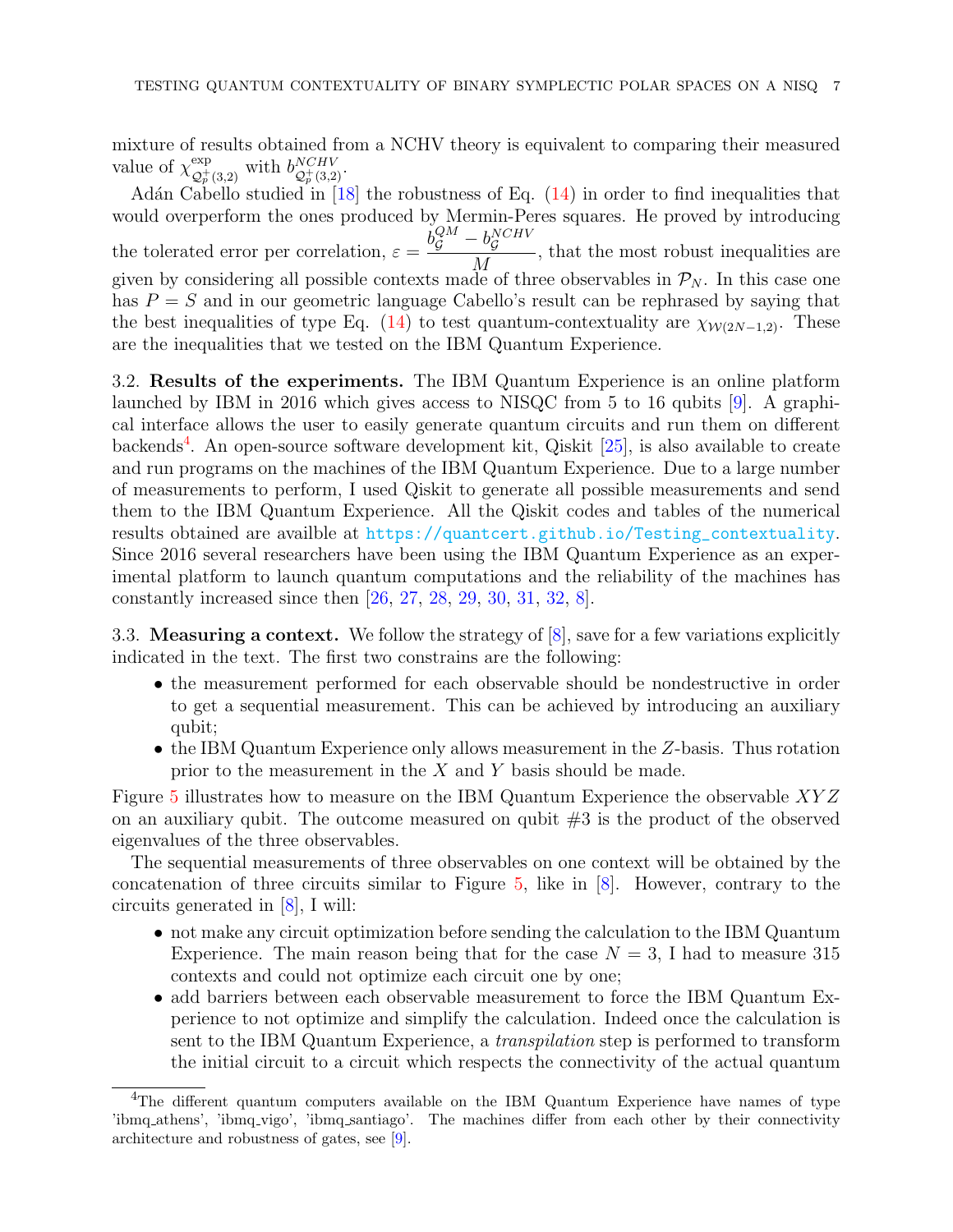

<span id="page-7-0"></span>FIGURE 5. Quantum circuit measuring the observable  $XYZ$  on the auxiliary qubit #3. The rotation (resp. H and  $S<sup>\dagger</sup>T$ ) prior to the CNOT gates corresponds to a change of basis (resp.  $X$  and  $Y$ ). In order to anticipate the sequential measurement that will follow, the counter-rotation is applied after the *CNOT* gates.

machine<sup>[5](#page-7-1)</sup>. This transpilation phase may sometimes simplify the computation too much. The addition of barriers forces the machine to perform the three sequential measurements one after the other.

Figure [6](#page-7-2) shows the sequential measurement of a typical three-qubit context as it is sent to the IBM Quantum Experience by our program. Both new constrains make the calculation



<span id="page-7-2"></span>FIGURE 6. Sequential measurement of  $XYZ - XII - IZY$ : The product of the three eigenvalues corresponding to the three measurements is obtained on the auxiliary qubit  $#4$ .

more fragile as it increases the noise by adding non necessary gates (like the two Hadamard gates on the first qubit of Figure [6\)](#page-7-2). However, due to the robustness of  $\chi_{W(3,2)}$  and  $\chi_{W(5,2)}$ , these contrains will not be an obstacle to test quantum contextuality.

3.4. Results for  $\chi_{W(3,2)}$ . I first tested the inequality corresponding to the doily. Our pro-gram consists of two main parts. One script generates all points and lines<sup>[6](#page-7-3)</sup> of  $W(3, 2)$ following the prescriptions of Section [2](#page-1-1) and the second part generates with Qiskit all circuits corresponding to each context to be measured, then the calculation is sent to the IBM Quantum Experience, which sends back the results of the different measurements. In order to obtain significant statistics, each measurement is performed 8192, times which is the maximum number of shots allowed by the IBM Quantum Experience. All scripts are available at [https://quantcert.github.io/Testing\\_contextuality](https://quantcert.github.io/Testing_contextuality). The numerical outcomes are

<span id="page-7-1"></span><sup>5</sup>The different quantum machines have different topology in terms of connectivity. This means that twoqubit gates, like CNOT, cannot be always directly implemented between two qubits as indicated in the program. The transpilation process translates the initial program to an equivalent circuit, which respects the machine connectivity [\[9\]](#page-10-9).

<span id="page-7-3"></span> $6$ with signs given by the canonical labeling by two-qubit observables.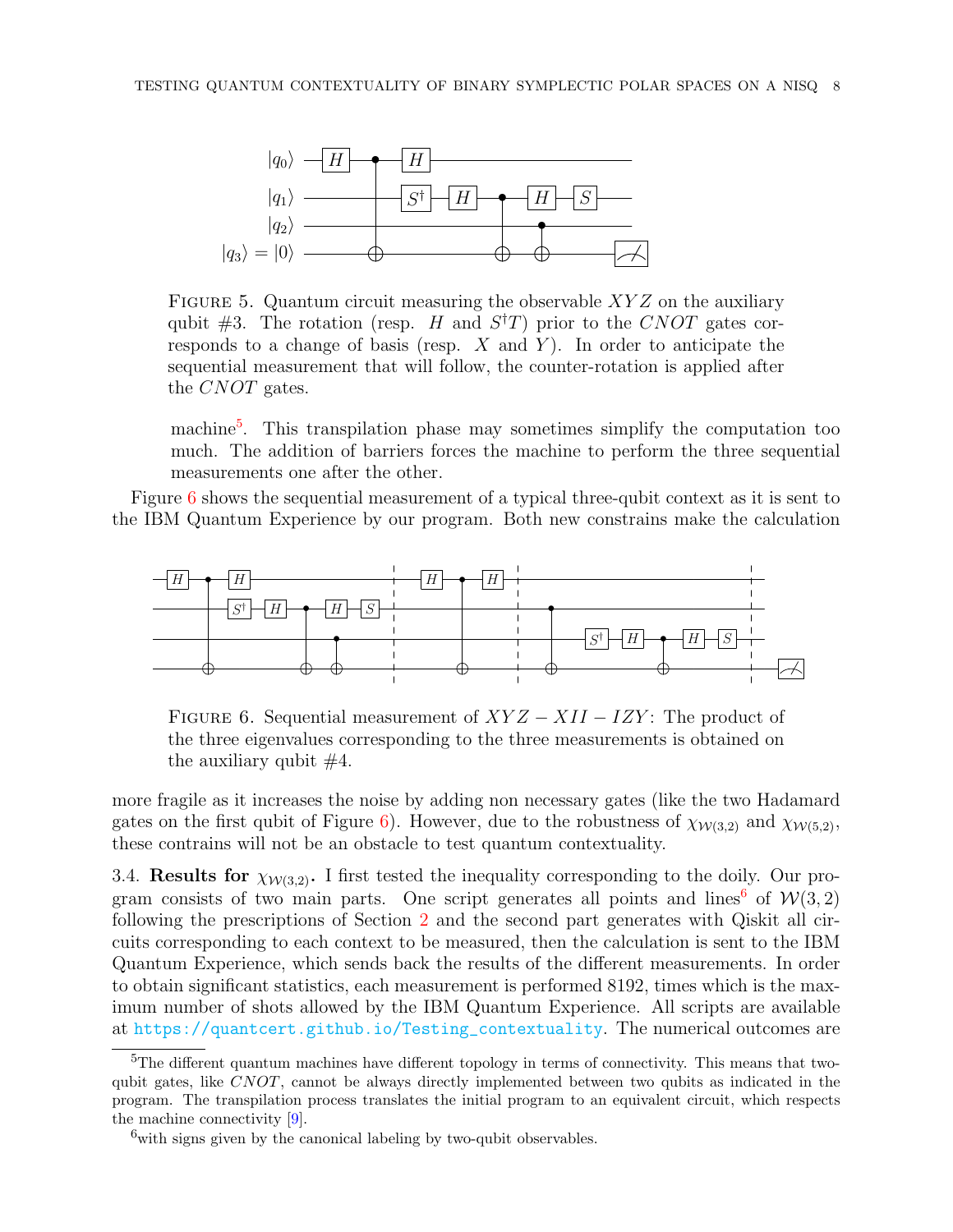reproduced in Table [1](#page-8-0) for an experiment conducted on January 4, 2021, on the backend ibmq casablanca<sup>[7](#page-8-1)</sup>. Each context  $\mathcal{C}_i$  is considered as a dichotomic experiment with two outcomes  $\{+1, -1\}$ , the standard deviation is therefore calculated as  $\sigma_{\mathcal{C}_i} =$  $\int p(1-p)$  $n_{\rm exp}$ where p is the probability of measuring  $+1$  and  $n_{\exp}$  is the number of measurements (experiences)

which are preformed on the context  $\mathcal{C}_i$ . Based on the numerical values of Table [1,](#page-8-0) one gets

$$
\chi^{\exp}_{\mathcal{W}(3,2)} = 12.27\tag{16}
$$

with total standard deviation  $\sigma_{\chi} = 0.012$ . Therefore, the classical bound  $b^{NCHV} = 9$  is violated by more than 270 standard deviations, i.e. more than 10 times of the violation obtained for  $\mathcal{G} = \mathcal{Q}_p^+(3,2)$  as given in [\[8\]](#page-10-7).

| Context $\mathcal{C}_i$ | #1   | $# - 1$ | $\langle {\cal C}_i \rangle$ | $_{\rm std}$ |
|-------------------------|------|---------|------------------------------|--------------|
| $IX - XI - XX$          | 7337 | 855     | 0,7913                       | 0,0034       |
| $IX-YI-YX$              | 7283 | 909     | 0,7781                       | 0,0035       |
| $IX-ZI-ZX$              | 7213 | 979     | 0,7610                       | 0,0036       |
| $IY - XI - XY$          | 7511 | 681     | 0,8337                       | 0,0031       |
| $IY-YI-YY$              | 7465 | 727     | 0,8225                       | 0,0031       |
| $IY-ZI-ZY$              | 7275 | 917     | 0,7761                       | 0,0035       |
| $IZ-XI-XZ$              | 7644 | 548     | 0,8662                       | 0,0035       |
| $IZ-YI-YZ$              | 7713 | 479     | 0,8831                       | 0,0028       |
| $IZ-ZI-ZZ$              | 7822 | 370     | 0,9097                       | 0,0026       |
| $XX-YY-ZZ$              | 735  | 7457    | $-0,8206$                    | 0,0023       |
| $XX-YZ-ZY$              | 7567 | 625     | 0,8474                       | 0,0032       |
| $XY-YX-ZZ$              | 7552 | 640     | 0,8437                       | 0,0029       |
| $XY-YZ-ZX$              | 968  | 7224    | $-0,7637$                    | 0,0030       |
| $XZ-YX-ZY$              | 1054 | 7138    | $-0,7427$                    | 0,0036       |
| $XZ - YY - ZX$          | 7499 | 693     | 0,8308                       | 0,0037       |

<span id="page-8-0"></span>TABLE 1. Numerical values obtained to measure  $\chi_{W(3,2)}$  on January 4, 2021 on the IBM Quantum Experience, ibmq casablanca. Each measurement was repeated 8192 times.

3.5. Results for  $\chi_{W(5,2)}$ . As anticipated in [\[18\]](#page-10-17), the violation is even more pronounced for the  $N = 3$ -qubit symplectic polar space  $W(5, 2)$ . The calculation involves the measurement of 315 contexts, which are generated and measured by two Python-Qiskit scripts, like those for the  $W(3, 2)$  case.

In January 4, I obtained on the ibmq casablanca backend the following value:

$$
\chi^{\text{exp}}_{\mathcal{W}(5,2)} = 236.57\tag{17}
$$

with standard deviation  $\sigma_{\chi_{W(5,2)}^{\exp}} = 0.064$ . Thus the NCHV bound,  $b^{NCHV} = 135$ , is violated by more than 1500 standard deviations.

<span id="page-8-1"></span><sup>7</sup>We conducted our experiences between November 17, 2020, and January 5, 2021, on different backends: ibmq valencia, ibmq santiago, ibmq yortown. We always obtained violation of the NCHV inequalities except with the backend ibmq rome. The backend ibmq casablanca, accessible with an ibm-q-research account, provided the best results.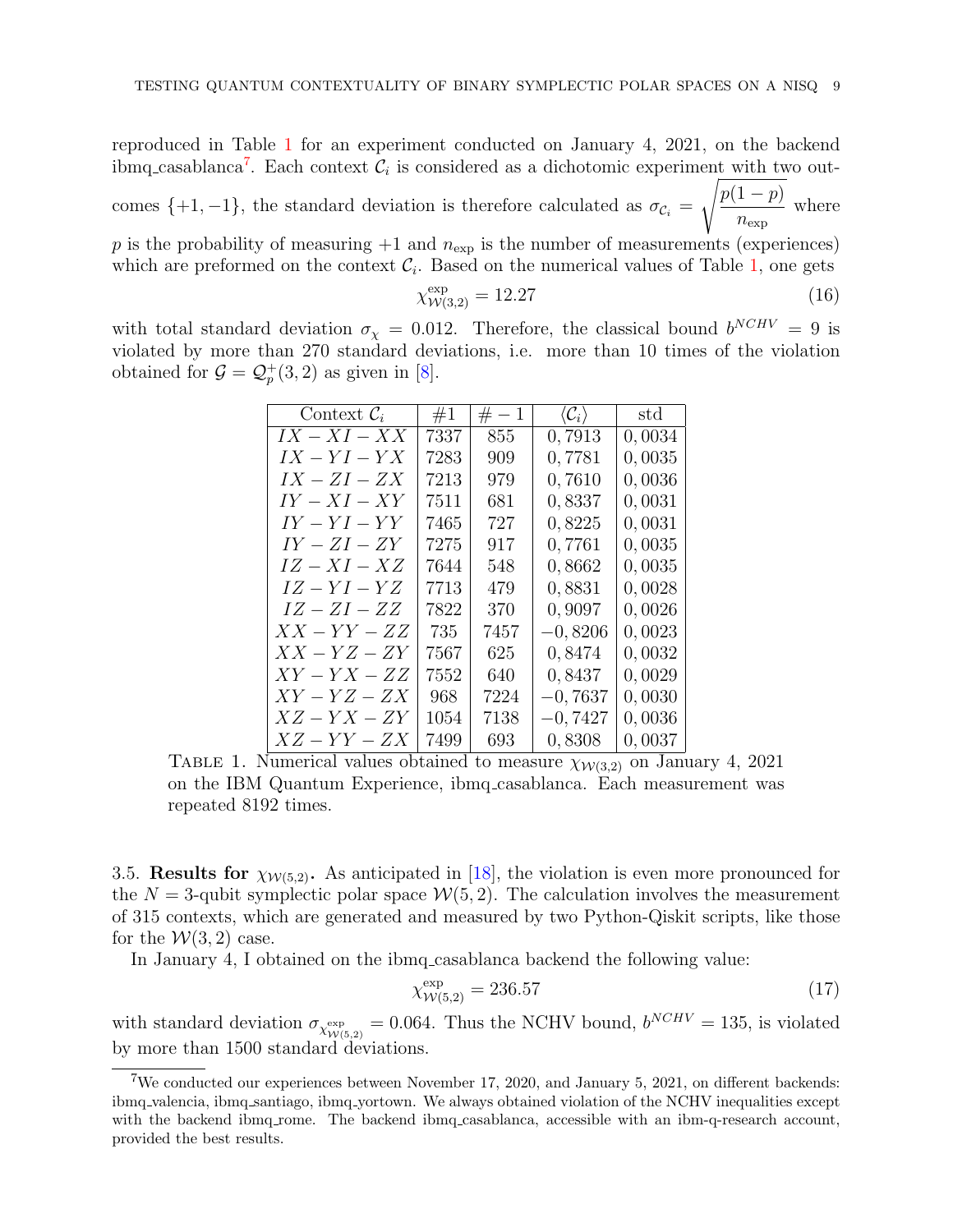I also calculated  $\chi_{\mathcal{Q}_0^+(5,2)}$  because, as explained in Section [2,](#page-1-1) hyperbolic quadrics are natural generalization of Mermin-Peres grids for all N. To obtain the upper bound  $b_{\alpha+\alpha}^{NCHV}$  $\frac{NCHV}{\mathcal{Q}_0^+(5,2)},$  one needs to calculate the maximum number of predictions that can be achieved with a NCHV theory. Using the canonical labelling, a hyperbolic quadric contains either 78 (resp. 27) or 66 (resp. 39) positive contexts (resp. negatives ones). It is thus clear that  $P \ge 78$ . Now the  $105 = 90 + 15$  splitting of the lines of  $\mathcal{Q}_0^+(5, 2)$ , where all 90 off-doily lines can be partitioned into 10 groups of nine intersecting the doily in its 10 Mermin-Peres grids, shows that any NHCV theory that could satisfy the prediction of one of the 27 negative lines would make it possible to have a NHCV theory satisfying more constrains for some of the 10 grids. But this is not possible and therefore one may conclude that for hyperbolic quadrics  $P = 78$  and thus  $b_{O^{+(5.9)}}^{NCHV}$  $\mathcal{Q}_{\phi}^{NCHV}$  = 51. In January 4, 2021, I obtained the following experimental value on the backend ibmq casablanca:

$$
\chi^{\exp}_{Q_0^+(5,2)} = 82.17,\tag{18}
$$

with the standard deviation  $\sigma = 0.035$ , corresponding to a violation of the NCHV bound by 890 standard deviations. Detail of our results for  $W(5, 2)$  and  $\mathcal{Q}_0^+(5, 2)$  are available on [https://quantcert.github.io/Testing\\_contextuality](https://quantcert.github.io/Testing_contextuality).

### 4. Conclusion

<span id="page-9-0"></span>In this note, I tested on the IBM Quantum Experience the inequalities of [\[18\]](#page-10-17) to detect quantum contextuality based on configurations of two-qubit and three-qubit observables. The measurements performed follow the experiments of [\[8\]](#page-10-7) where the famous Mermin-Peres square configuration was successfully tested. The results show that, despite the current imperfections of the IBM quantum machines, the bounds predicted by NCHV theories are strongly violated. Our first calculation, regarding a configuration of two-qubit observables, involves the measurement of 15 different contexts and the second experiment, in the threequbit case, entails 315 contexts. One also used our programs to test subgeometries in the three-qubit case.

Interestingly, the easy use of online available NISCQ opens up new paths for both research and scientific education. As I tried to emphasize in this note, the studies of quantum contextuality from finite geometric configurations  $[10, 11, 12, 13, 14, 24]$  $[10, 11, 12, 13, 14, 24]$  $[10, 11, 12, 13, 14, 24]$  $[10, 11, 12, 13, 14, 24]$  $[10, 11, 12, 13, 14, 24]$  $[10, 11, 12, 13, 14, 24]$  $[10, 11, 12, 13, 14, 24]$  $[10, 11, 12, 13, 14, 24]$  $[10, 11, 12, 13, 14, 24]$  $[10, 11, 12, 13, 14, 24]$  $[10, 11, 12, 13, 14, 24]$  can now translate to experiments on real quantum machines. In particular, it would be very exciting to see the symmetries of some configurations manifesting in the results of some quantum experiments. For instance in the three-qubit case, the Split Cayley hexagon of order 2 is a configuration made of the 63 observables of  $W(5, 2)$  and only 63 contexts which form a generalized hexagon [\[16\]](#page-10-15). The automorphism group of this configuration is  $SL(7, 2)$ , the quotient of the Weyl group  $W(E_7)$  by  $\mathbb{Z}_2$ , and the connection with the Mermin-pentagrams contextual configurations was studied from the geometrical perspective. Now, it is possible to check the contextuality of the Split Cayley hexagon by the same techniques as developed here. I believe this is not only scientifically interesting, but it also emphasizes the strong interdisciplinary dimension of quantum information, which is also very valuable from a training perspective.

#### **ACKNOWLEDGMENT**

This work was supported by the French Investissements d'Avenir programme, project ISITE-BFC (contract ANR-15-IDEX-03). I acknowledge the use of the IBM Quantum Experience and the IBMQ-research program. The views expressed are those of the author and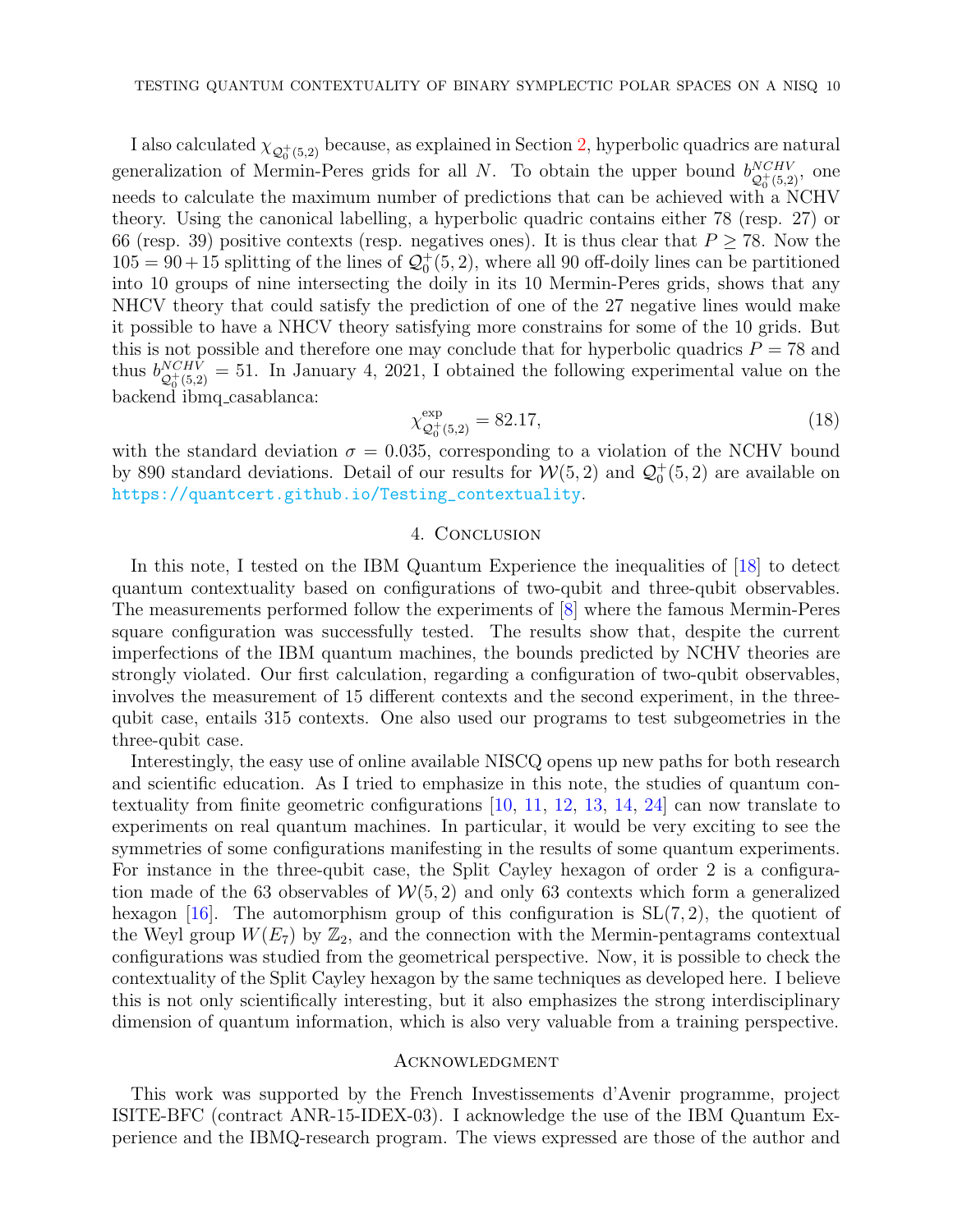do not reflect the official policy or position of IBM or the IBM Quantum Experience team. One would like to thank the developers of the open-source framework Qiskit as well as Metod Saniga for his comments on an earlier version of the paper and Adán Cabello for explaining us the "Rio Negro" inequalities during his stay in Besançon for the IQUINS meeting in 2017.

#### **REFERENCES**

- <span id="page-10-0"></span>[1] Howard M, Wallman J, Veitch V, Emerson J. Contextuality supplies the 'magic' for quantum computation. Nature. 2014 Jun;510(7505):351-5.
- <span id="page-10-1"></span>[2] Bermejo-Vega J, Delfosse N, Browne DE, Okay C, Raussendorf R. Contextuality as a resource for models of quantum computation with qubits. Physical Review Letters. 2017 Sep 21;119(12):120505.
- <span id="page-10-3"></span>[3] Kochen S, Specker EP. The problem of hidden variables in quantum mechanics. In The logico-algebraic approach to quantum mechanics 1975 (pp. 293-328). Springer, Dordrecht.
- <span id="page-10-2"></span>[4] Bell JS. On the problem of hidden variables in quantum mechanics. Reviews of Modern Physics. 1966 Jul 1;38(3):447.
- <span id="page-10-4"></span>[5] Mermin ND. Hidden variables and the two theorems of John Bell. Reviews of Modern Physics. 1993 Jul 1;65(3):803.
- <span id="page-10-5"></span>[6] Peres A. Incompatible results of quantum measurements. Physics Letters A. 1990 Dec 3;151(3-4):107-8.
- <span id="page-10-6"></span>[7] Amselem E, Rådmark M, Bourennane M, Cabello A. State-independent quantum contextuality with single photons. Physical Review Letters. 2009 Oct 16;103(16):160405.
- <span id="page-10-7"></span>[8] Dikme A, Reichel N, Laghaout A, Björk G. Measuring the Mermin-Peres magic square using an online quantum computer. arXiv preprint arXiv:2009.10751. 2020 Sep 22.
- <span id="page-10-9"></span>[9] <https://quantum-computing.ibm.com/>
- <span id="page-10-8"></span>[10] Holweck F, Saniga M. Contextuality with a small number of observables. International Journal of Quantum Information. 2017 Jun 12;15(04):1750026.
- <span id="page-10-10"></span>[11] Saniga M, Planat M. Multiple Qubits as Symplectic Polar Spaces of Order Two. Advanced Studies in Theoretical Physics. 2007;1:1-4.
- <span id="page-10-11"></span>[12] Thas K. The geometry of generalized Pauli operators of N-qudit Hilbert space, and an application to MUBs. EPL (Europhysics Letters). 2009 Jul 10;86(6):60005.
- <span id="page-10-12"></span>[13] Havlicek H, Odehnal B, Saniga M. Factor-group-generated polar spaces and (multi-) qudits. SIGMA. Symmetry, Integrability and Geometry: Methods and Applications. 2009 Oct 13;5:096.
- <span id="page-10-13"></span>[14] Planat M, Saniga M. On the Pauli graphs on N-Qudits. Quantum Information and Computation. 2008;8(1 and 2):0127-46.
- <span id="page-10-14"></span>[15] Saniga M, Planat M, Rosu H. Mutually unbiased bases and finite projective planes. Journal of Optics B: Quantum and Semiclassical Optics. 2004 Jul 23;6(9):L19.
- <span id="page-10-15"></span>[16] L´evay P, Saniga M, Vrana P, Pracna P. Black hole entropy and finite geometry. Physical Review D. 2009 Apr 24;79(8):084036.
- <span id="page-10-16"></span>[17] Lévay P, Holweck F. Finite geometric toy model of spacetime as an error correcting code. Physical Review D. 2019 Apr 24;99(8):086015.
- <span id="page-10-17"></span>[18] Cabello A. Proposed test of macroscopic quantum contextuality. Physical Review A. 2010 Sep 13;82(3):032110.
- <span id="page-10-18"></span>[19] Saniga M, Planat M, Pracna P, Havlicek H. The Veldkamp space of two-qubits. SIGMA. Symmetry, Integrability and Geometry: Methods and Applications. 2007 Jun 29;3:075.
- <span id="page-10-19"></span>[20] L´evay P, Holweck F, Saniga M. Magic three-qubit Veldkamp line: A finite geometric underpinning for form theories of gravity and black hole entropy. Physical Review D. 2017 Jul 24;96(2):026018.
- <span id="page-10-20"></span>[21] Vrana P, Lévay P. The Veldkamp space of multiple qubits. Journal of Physics A: Mathematical and Theoretical. 2010 Mar 8;43(12):125303.
- <span id="page-10-21"></span>[22] Saniga M, Szabó Z. Magic Three-Qubit Veldkamp Line and Veldkamp Space of the Doily. Symmetry. 2020 Jun;12(6):963.
- <span id="page-10-22"></span>[23] Planat M, Saniga M, Holweck F. Distinguished three-qubit 'magicity' via automorphisms of the split Cayley hexagon. Quantum Information Processing. 2013 Jul 1;12(7):2535-49.
- <span id="page-10-23"></span>[24] Lévay P, Szabó Z. Mermin pentagrams arising from Veldkamp lines for three qubits. Journal of Physics A: Mathematical and Theoretical. 2017 Jan 25;50(9):095201.
- <span id="page-10-24"></span>[25] <https://qiskit.org/>